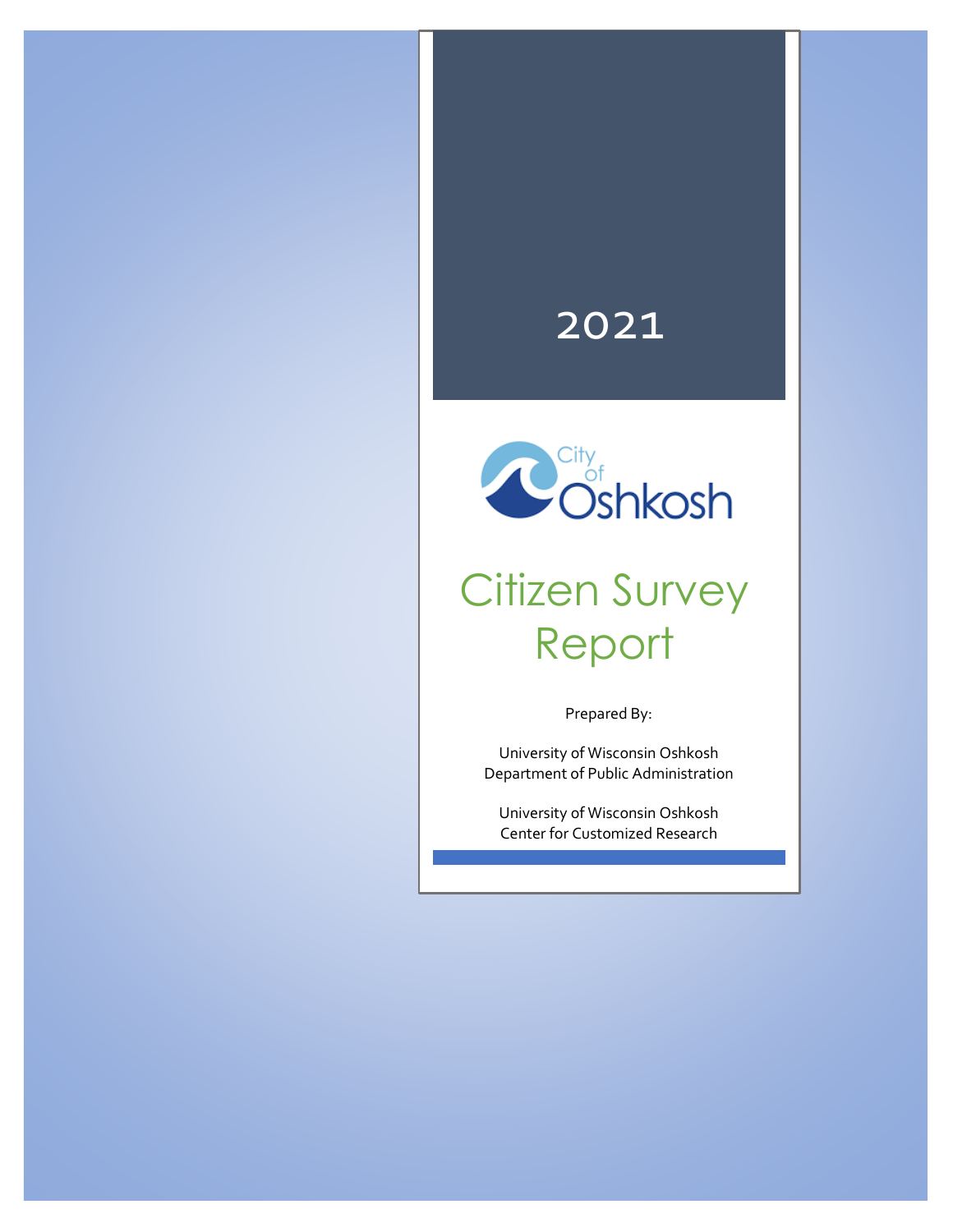Since 2009, the City of Oshkosh has partnered with the Department of Public Administration at the University of Wisconsin – Oshkosh (UWO) to conduct the Oshkosh Citizen Survey. Residents are asked questions pertaining to their overall quality of life, feelings of safety, and city services. This report offers a detailed analysis of the results of the 2021 survey, which was conducted between February and April. These results are meant to provide insight into issues that are of importance to Oshkosh residents. This report is organized into the following sections.

First, the methodology section provides an overview of how the survey data was collected. Next, participant demographic characteristics are presented, including a breakdown of the proportion of participants by: sex, age, race, ethnicity, and annual household income. Lastly, a short conclusion summarizes the results.

Finally, responses to questions about services provided by the City of Oshkosh are presented. The section begins by presenting results concerning quality of life indicators. That is followed by an examination of how safe residents feel in their homes, neighborhoods, and business/commercial areas during the day and after dark. City service results are highlighted according to how residents rank their *quality* and how *important* they feel services are to the community overall. Twenty-eight services are grouped by department and presented under the subheadings of: public safety, public works, community services, economic development, parks, and transportation.

#### **Methodology**

The survey was distributed through Polco, an online polling company designed to connect local governments with their communities. The City advertised the survey on their website and via social media. Because of the COVID-19 pandemic, additional outreach into the community was not possible for the current iteration of the survey. This limitation should be taken into account when comparing 2021 results with prior year responses.

A total of 204 residents participated in the survey. Of those, 148 (72.5%) were registered voters according to Polco. The other 56 (27.5%) were not registered voters.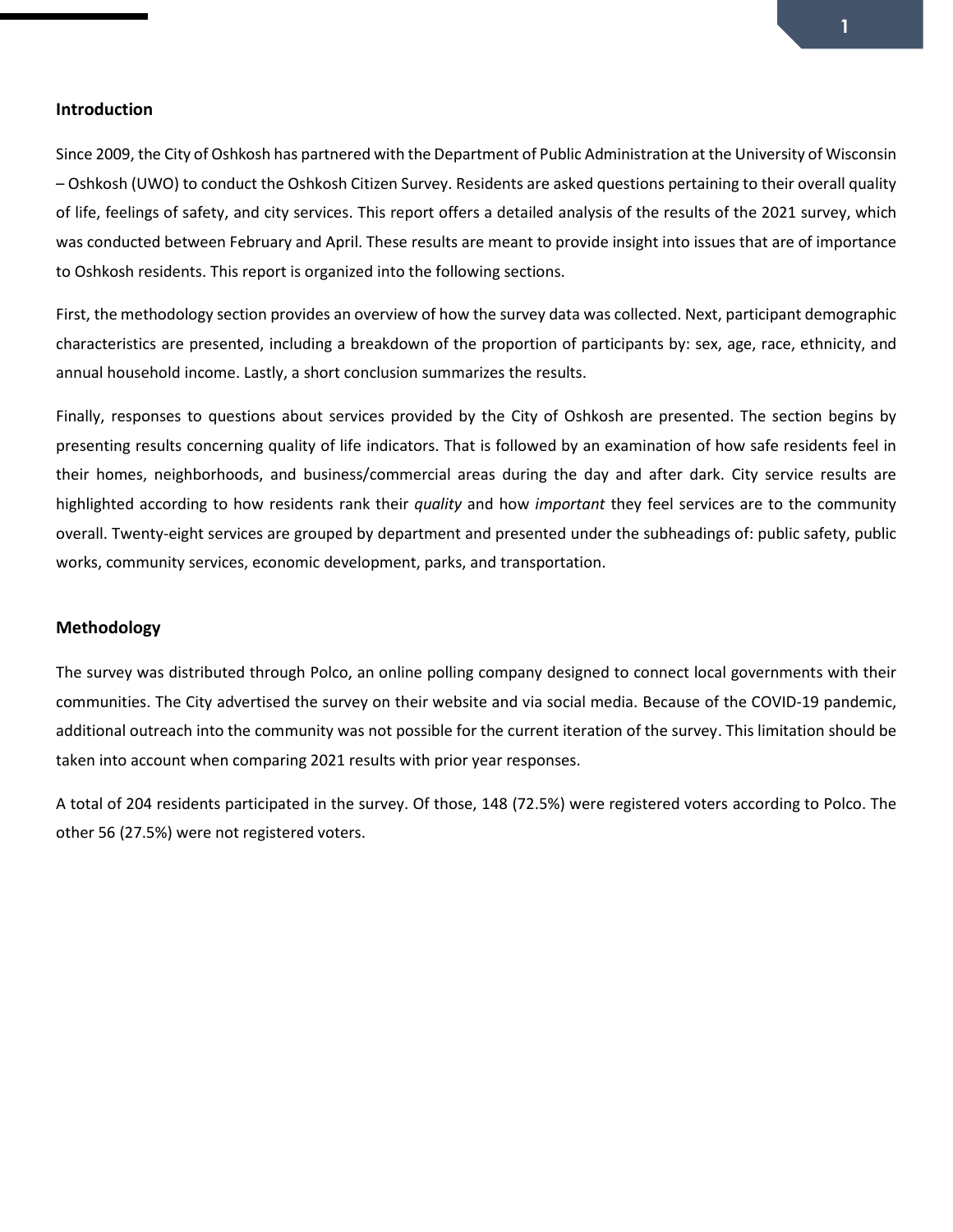#### **Participant Demographic Overview**

Polco provides demographic data related to sex and age based on its access to voter registration records. The first two charts are calculated based on those participants that are registered to vote.

Chart 1 includes the breakdown of respondents by sex. There were 84 respondents (41.2%) that identified as female and a lower number, 63 respondents (30.8%), that were identified as male. The remaining 57 respondents (27.9%) could not be identified by sex based on Polco records.

Chart 2 includes the proportion of participants by age range based on voter registration records. The majority of survey respondents (68.4%) were the between the ages of 34 and 74. (Note: Polco records did not provide age data for 90 (44.1%) of participants, hence those participants are not included in this figure.)

All participants were asked to identify the race that they identify with. As shown in Table 1, 187 (91.7%) of participants were White/Caucasian, .49% were Black or African American, .98% were American Indian, Eskimo, or



Aleut, 1.5% were Asian or Pacific Islander, 1.5% were Two or More Races, and 3.9% identified as Other. Therefore, a total of 8.3% participants were persons of color. Furthermore, Table 2 illustrates that .98% of participants were of Hispanic or Latino Origin.

#### Table 1. Participants by Race

| Race                              | <b>Total Participants</b> | ℅     |
|-----------------------------------|---------------------------|-------|
| White/Caucasian                   | 187                       | 91.7% |
| <b>Black or African American</b>  | 1                         | .49%  |
| American Indian, Eskimo, or Aleut | $\mathcal{P}$             | .98%  |
| Asian or Pacific Islander         | 3                         | 1.5%  |
| Two or More Races                 | 3                         | 1.5%  |
| Other                             | 8                         | 3.9%  |
| TOTAL                             | 204                       | 100%  |

Table 2. Participants by Hispanic or Latino Origin

| Hispanic or Latino Origin | <b>Total Participants</b> | ℅    |
|---------------------------|---------------------------|------|
| <b>Yes</b>                |                           | .98% |
| No.                       | 202                       | -99% |
| <b>TOTAL</b>              | 204                       | 100% |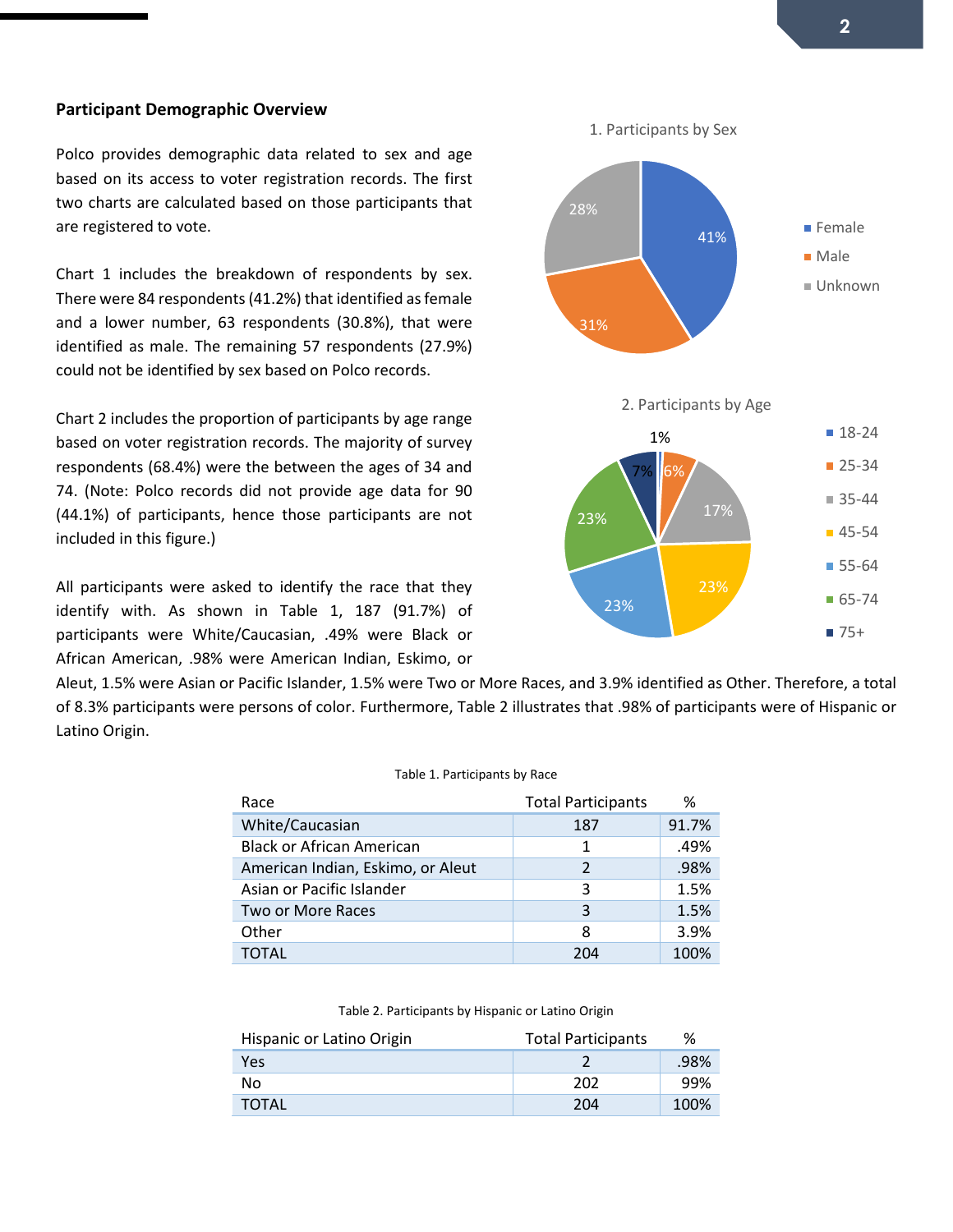Participants were also asked to identify their annual household income. According to the 2010 Census, 28% of Oshkosh households earned less than \$25,000 annually. The median household income in Oshkosh (in 2019 dollars) between 2015- 2019 was \$50,892. Reponses from all 204 participants are included, and the total number of participants is reported for each income category in Chart 3. Those in households that made \$24,999 or less made up 14.7% of the participants, 20.1% earned \$25,000-\$49,999, and 21.6% made between \$50,000-\$74,999 annually. Furthermore, 22.1% made between \$75,000-\$99,000, 13.2% made \$100,000-\$149,999, and the smallest group or respondents, 8.3%, made \$150,000 or more.



Finally, Chart 4 illustrates the percentage of participants that identify as People of Color, Hispanic or Latino, and those that live in households that earn less than \$25,000 annually. Actual proportions are provided for the participants from the 2017, 2018, 2019, 2020, and 2021 surveys. Efforts have been made to expand diversity of participants with some success. The difference from 2017 to 2020 illustrates an increase in participation from all demographic groups. These can also be compared against the last available 2010 Census demographic information to determine how much more participation is needed to achieve survey representation equivalent to the Oshkosh population as a whole.

| Table 3. Participant Demographics Over Time |      |      |       |      |      |          |
|---------------------------------------------|------|------|-------|------|------|----------|
| 2017                                        | 2018 | 2019 | -2020 | 2021 | 2010 | % Change |
|                                             |      |      |       |      |      | $\cdots$ |

| Demographic         | 2017 | 2018  | 2019  | 2020  | 2021  | 2010          | % Change  | % Needed for              |
|---------------------|------|-------|-------|-------|-------|---------------|-----------|---------------------------|
| Group               |      |       |       |       |       | <b>Census</b> | 2017-2021 | <b>Representativeness</b> |
| People of Color     | .8%  | 5.9%  | 5.4%  | 7.4%  | 8.3%  | 8.9%          | $+7.5%$   | .57%                      |
| Hispanic or Latino  | 0%   | 3.6%  | 2.9%  | 1.4%  | .98%  | 2.7%          | $+.98%$   | 1.7%                      |
| Income $<$ \$25 $k$ | 0%   | 15.8% | 16.0% | 18.0% | 14.7% | 28.0%         | $+14.7%$  | 13.3%                     |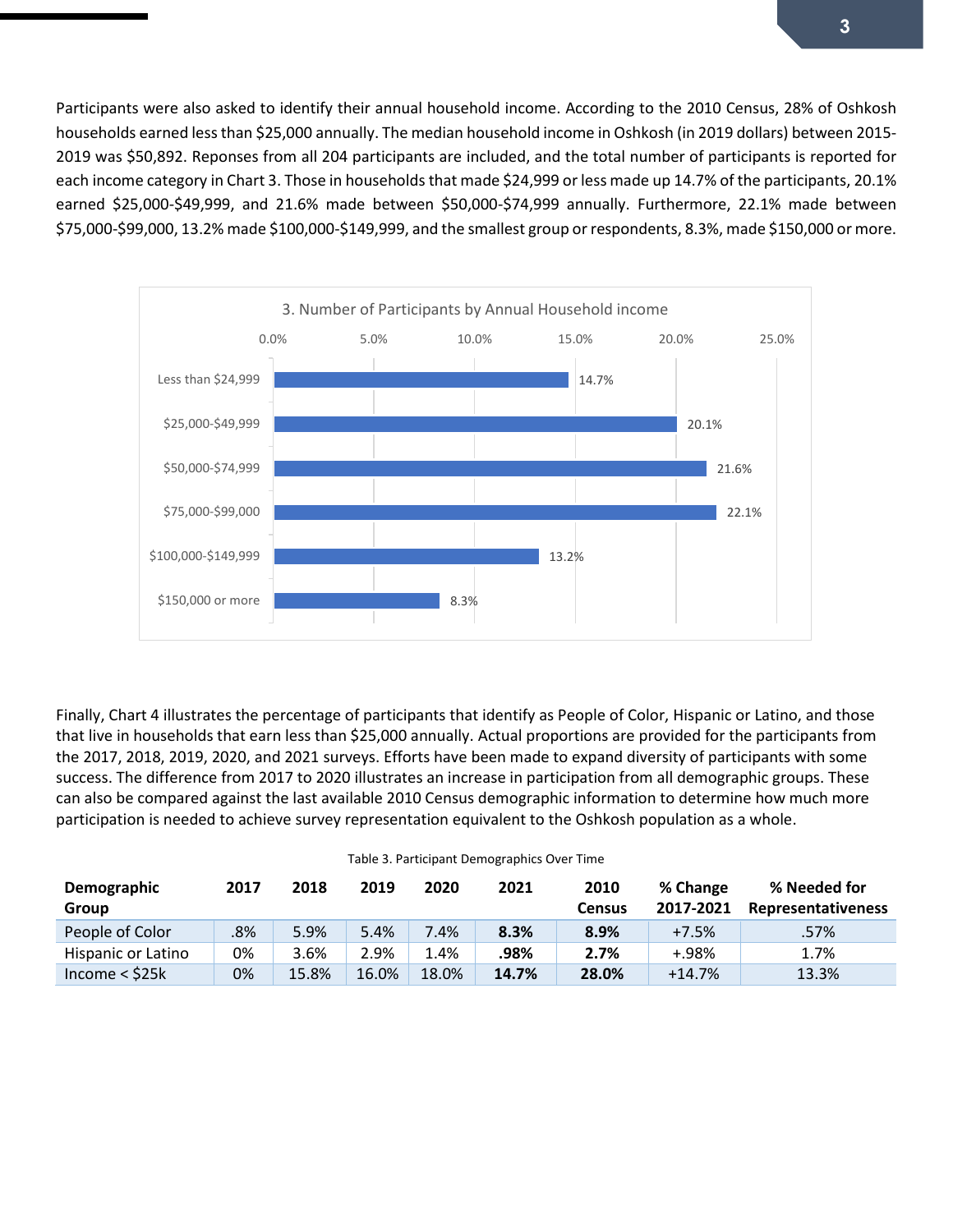## **Quality of Life**

Overall, residents responded positively to the Overall Quality of Life question as shown in Chart 5. When asked to rate their overall quality of life, approximately 77% reported a positive quality of life, with 15% answering *Excellent* and 62% answering *Good*. Comparatively, 19% reported their quality of life as fair, and just 4% reported it as poor.

Chart 6 shows responses when participants were asked to rate Oshkosh on 11 different quality of life statements. The chart represents the data grouped into one of three categories: Positive (if participants responded *Excellent* or *Good*), Negative (if they responded *Fair* or *Poor*), and No Opinion.

Results shows that respondents expressed a positive feeling for 4 out of 11 questions, which received a majority positive response rate (50% or greater). The

top three positive statements related to Oshkosh as a place to recreate and play (68%), as an affordable place to live (62%), and as a place to raise children (62%).

Conversely, a majority of respondents expressed a *negative* feeling for five statements: 57% as an environmentallyfriendly city, 56% as a welcoming, inclusive community, 56% as a place moving in the right direction, 54% as a place accepting of diversity, and 51% as a place with quality entertainment.



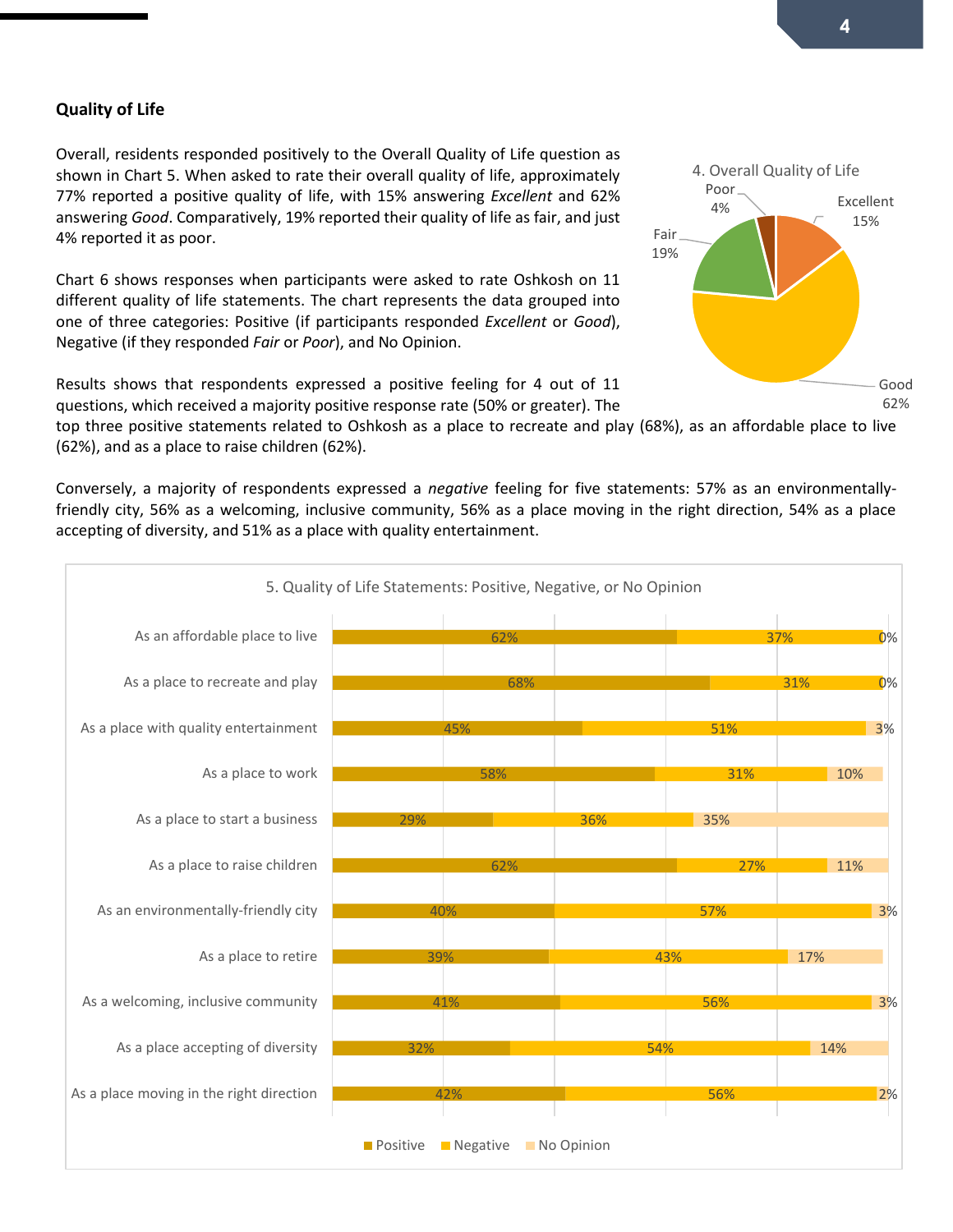## **Feelings of Safety**

Next, participants were asked: "Please rate how safe or unsafe you feel" in five categories listed in Chart 7. If they responded *Very Safe* or *Safe*, answers are documented in Chart 7 in blue. Any response other than *Very Safe* or *Safe* was included as a *Less than Safe* response, represented by orange.

Overall, the majority responded that they felt safe in Oshkosh. Approximately 89% felt safe in their home, 91% felt safe in their neighborhood during the day, and 89% felt safe in commercial/business areas during the day. On the other hand, only 53% felt safe walking alone in their neighborhood after dark, and the lowest proportion of 39% felt safe in commercial/business areas after dark.



6. Feeling Safe vs. Less than Safe (%)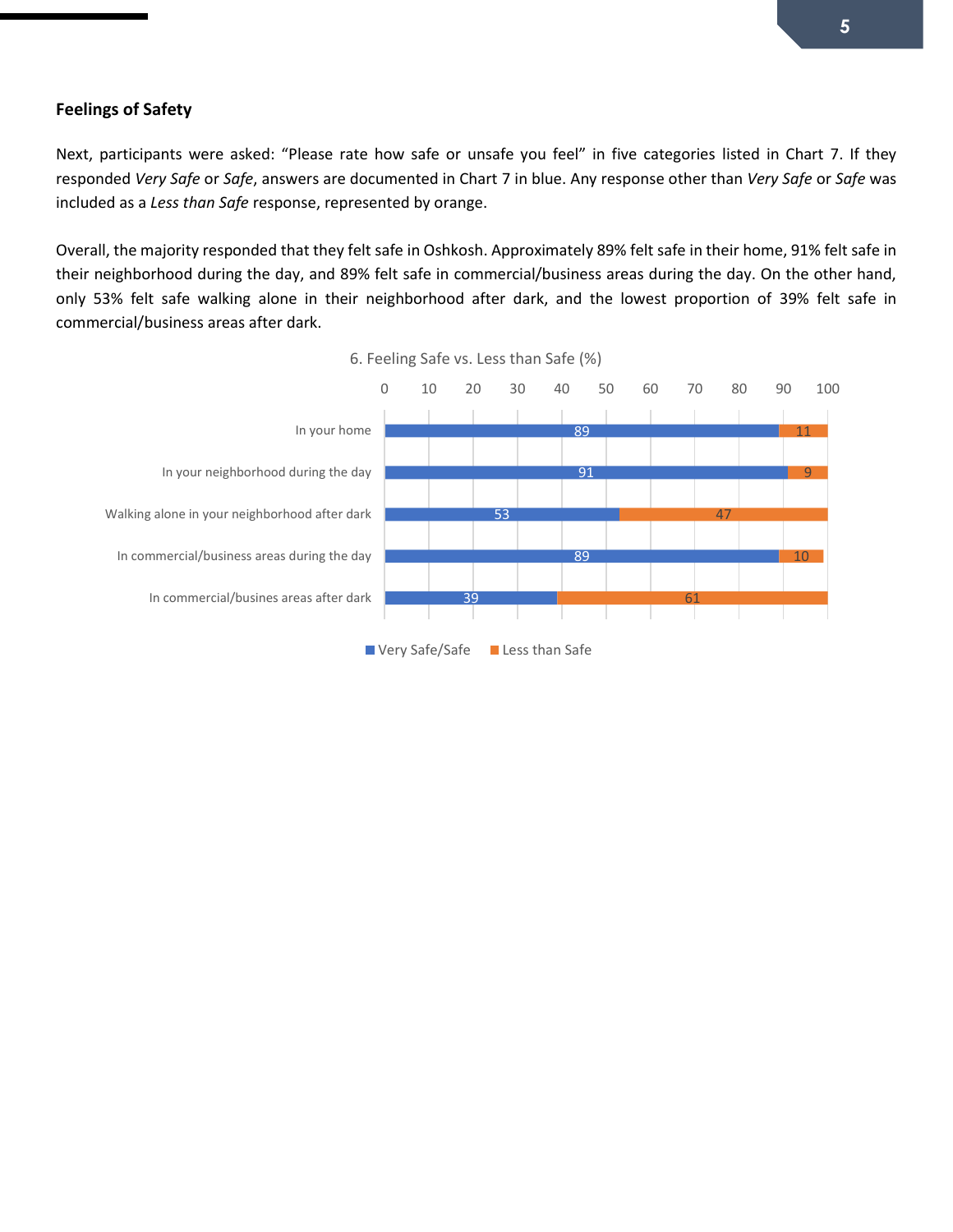## **Quality of City Services**

The next set of questions focused on resident perceptions of the quality of city services. Questions relating to quality asks respondents to identify whether the service is *Excellent, Good, Fair, Poor*, or *No Opinion*. Results are presented in Table 3.

| <b>Area</b>           | <b>Service</b>                        | <b>Excellent</b> | Good | Fair | <b>Poor</b> | <b>No</b>      |
|-----------------------|---------------------------------------|------------------|------|------|-------------|----------------|
|                       |                                       |                  |      |      |             | <b>Opinion</b> |
| <b>Public Safety</b>  | Police                                | 28%              | 36%  | 16%  | 12%         | 8%             |
|                       | <b>Fire Department</b>                | 41%              | 31%  | 4%   | 2%          | 22%            |
|                       | Ambulance                             | 28%              | 26%  | 4%   | 2%          | 39%            |
| <b>Public Works</b>   | Leaf and Brush Pick-up                | 26%              | 45%  | 14%  | 5%          | 10%            |
|                       | <b>Recycling Services</b>             | 29%              | 47%  | 17%  | 3%          | 5%             |
|                       | <b>Trash Collection Services</b>      | 39%              | 47%  | 9%   | 2%          | 3%             |
|                       | Sidewalk System                       | 14%              | 44%  | 30%  | 10%         | 2%             |
|                       | Ice and Snow Removal                  | 15%              | 43%  | 23%  | 18%         | 1%             |
|                       | <b>Traffic Signs and Signals</b>      | 23%              | 52%  | 19%  | 5%          | 0%             |
|                       | Street Lights/Maintenance             | 17%              | 54%  | 17%  | 9%          | 4%             |
|                       | <b>Storm Water Management</b>         | 13%              | 48%  | 19%  | 12%         | 8%             |
| <b>Community</b>      | Neighborhood Revitalization           | 6%               | 26%  | 34%  | 18%         | 16%            |
| <b>Services</b>       | Oshkosh Public Museum                 | 34%              | 40%  | 11%  | 1%          | 14%            |
|                       | Oshkosh Media                         | 16%              | 28%  | 18%  | 3%          | 34%            |
|                       | Oshkosh Public Library                | 49%              | 36%  | 7%   | 3%          | 5%             |
|                       | <b>Senior Services</b>                | 18%              | 26%  | 9%   | 4%          | 42%            |
| <b>Economic</b>       | <b>Assistance to Businesses</b>       | 5%               | 19%  | 11%  | 9%          | 56%            |
| <b>Development</b>    | <b>Quality of Housing</b>             | 2%               | 35%  | 39%  | 18%         | 5%             |
|                       | Permits and Inspections               | 2%               | 19%  | 21%  | 23%         | 35%            |
|                       | <b>Property Maintenance</b>           | 3%               | 35%  | 30%  | 16%         | 16%            |
|                       | Planning and Zoning                   | 3%               | 20%  | 26%  | 16%         | 35%            |
| <b>Parks</b>          | Children's Amusement Area             | 24%              | 32%  | 15%  | 5%          | 24%            |
|                       | Leach Amphitheater                    | 31%              | 36%  | 11%  | 3%          | 19%            |
|                       | Menominee Park Zoo                    | 29%              | 42%  | 15%  | 5%          | 9%             |
|                       | <b>Pollock Water Park</b>             | 16%              | 33%  | 9%   | 2%          | 40%            |
| <b>Transportation</b> | <b>Biking &amp; Pedestrian Trails</b> | 19%              | 43%  | 25%  | 7%          | 6%             |
|                       | <b>City Parking Facilities</b>        | 8%               | 43%  | 24%  | 13%         | 12%            |
|                       | Go Transit System                     | 8%               | 23%  | 17%  | 6%          | 47%            |

## Table 4. Quality of City Services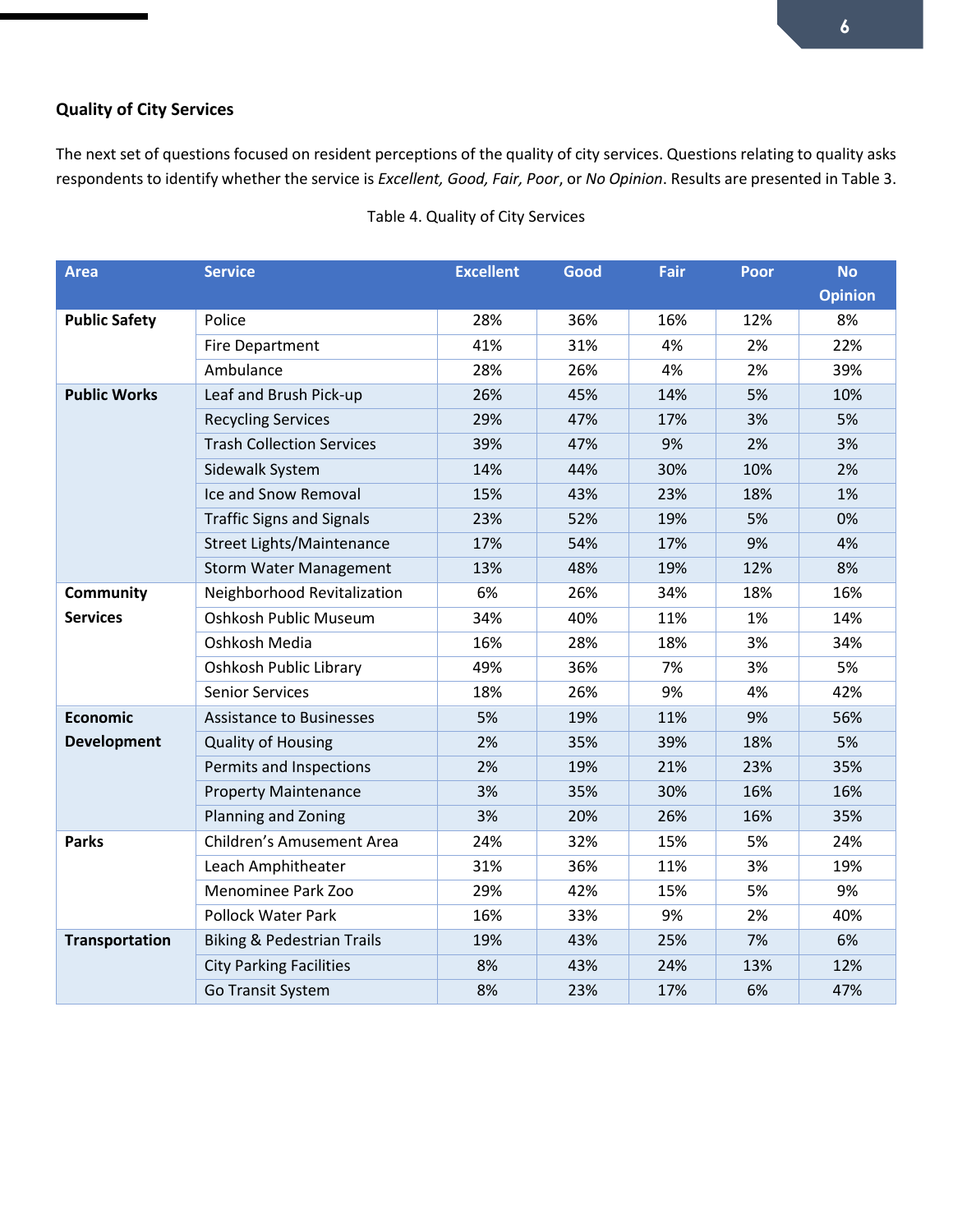

Based on the results in Table 3, the top five highest quality ratings of *Excellent* are presented in Chart 8.

Chart 9 presents the services with the lowest quality rating of *Poor.* However, six services are included because Property Maintenance and Planning and Zoning received the same proportion of participants (16%) that rated them as *Poor*.

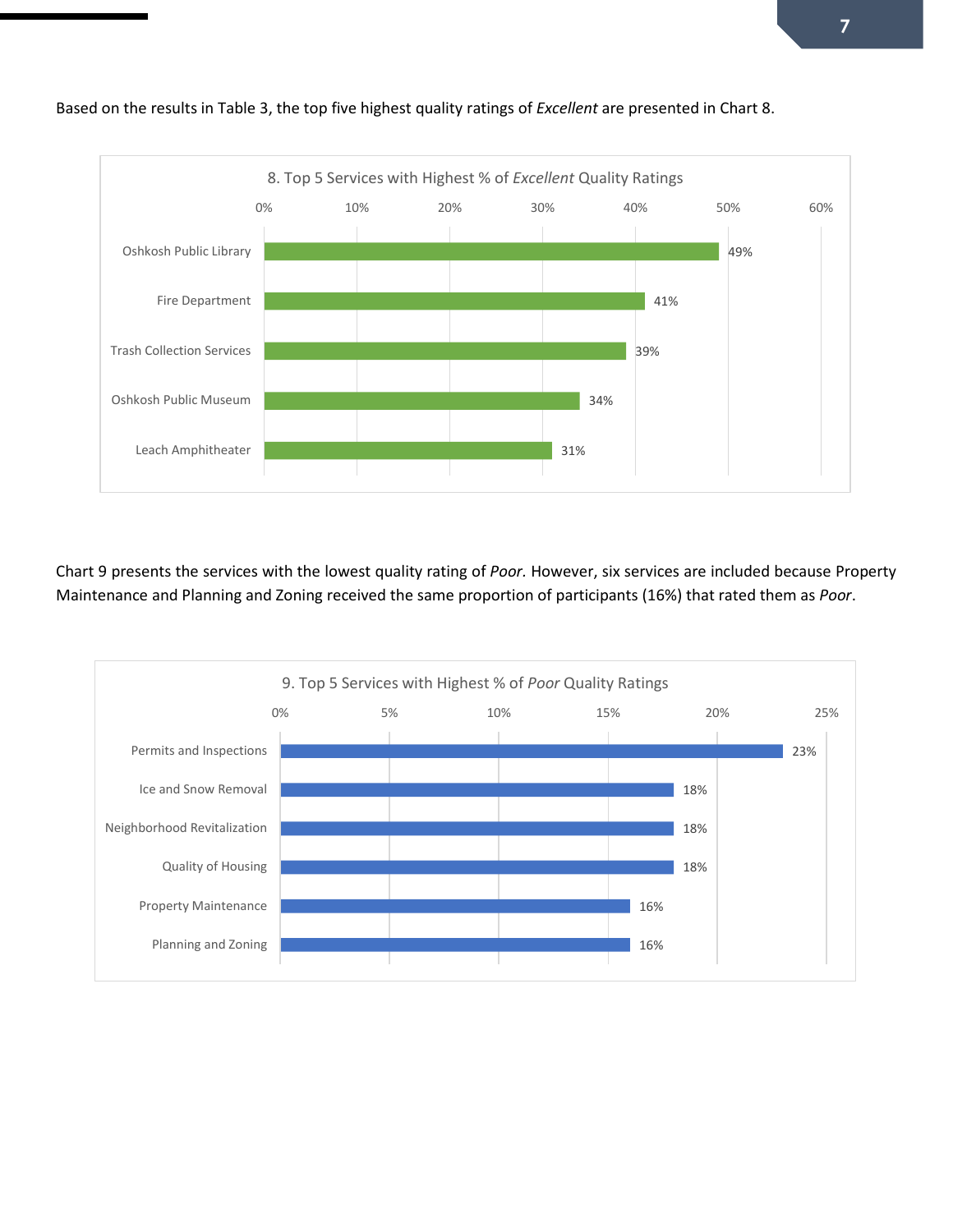## **Importance of City Services**

Finally, respondents were asked to rank how important city services are to them. The survey question asks respondents to identify whether the service is *Very Important, Somewhat Important, Somewhat Unimportant, Not Important*, or *No Opinion*. Results are presented in Table 5.

| <b>Area</b>           | <b>Service</b>                        | <b>Very</b> | <b>Somewhat</b> | <b>Somewhat</b>    | <b>Unimportant</b> | <b>No</b>      |
|-----------------------|---------------------------------------|-------------|-----------------|--------------------|--------------------|----------------|
|                       |                                       | Important   | Important       | <b>Unimportant</b> |                    | <b>Opinion</b> |
| <b>Public Safety</b>  | Police                                | 69%         | 15%             | 5%                 | 9%                 | 1%             |
|                       | <b>Fire Department</b>                | 72%         | 19%             | 3%                 | 3%                 | 3%             |
|                       | Ambulance                             | 68%         | 22%             | 4%                 | 2%                 | 4%             |
| <b>Public Works</b>   | Leaf and Brush Pick-up                | 34%         | 44%             | 9%                 | 6%                 | 6%             |
|                       | <b>Recycling Services</b>             | 63%         | 27%             | 4%                 | 2%                 | 3%             |
|                       | <b>Trash Collection Services</b>      | 70%         | 23%             | 4%                 | 1%                 | 3%             |
|                       | Sidewalk System                       | 42%         | 44%             | 11%                | 3%                 | 0%             |
|                       | Ice and Snow Removal                  | 73%         | 25%             | 2%                 | 0%                 | 0%             |
|                       | <b>Traffic Signs and Signals</b>      | 47%         | 40%             | 9%                 | 4%                 | 0%             |
|                       | <b>Street Lights/Maintenance</b>      | 52%         | 37%             | 7%                 | 4%                 | 0%             |
|                       | <b>Storm Water Management</b>         | 52%         | 38%             | 5%                 | 1%                 | 4%             |
| Community             | Neighborhood Revitalization           | 51%         | 36%             | 5%                 | 3%                 | 5%             |
| <b>Services</b>       | <b>Oshkosh Public Museum</b>          | 32%         | 42%             | 14%                | 6%                 | 6%             |
|                       | Oshkosh Media                         | 20%         | 34%             | 16%                | 11%                | 19%            |
|                       | Oshkosh Public Library                | 55%         | 36%             | 3%                 | 3%                 | 2%             |
|                       | <b>Senior Services</b>                | 48%         | 36%             | 3%                 | 3%                 | 10%            |
| <b>Economic</b>       | <b>Assistance to Businesses</b>       | 38%         | 28%             | 9%                 | 6%                 | 18%            |
| <b>Development</b>    | <b>Quality of Housing</b>             | 66%         | 28%             | 1%                 | 2%                 | 2%             |
|                       | Permits and Inspections               | 32%         | 37%             | 10%                | 6%                 | 15%            |
|                       | <b>Property Maintenance</b>           | 47%         | 37%             | 4%                 | 4%                 | 9%             |
|                       | <b>Planning and Zoning</b>            | 41%         | 34%             | 7%                 | 3%                 | 15%            |
| <b>Parks</b>          | Children's Amusement Area             | 25%         | 42%             | 17%                | 6%                 | 9%             |
|                       | Leach Amphitheater                    | 21%         | 42%             | 17%                | 10%                | 10%            |
|                       | Menominee Park Zoo                    | 30%         | 46%             | 14%                | 5%                 | 6%             |
|                       | <b>Pollock Water Park</b>             | 22%         | 40%             | 18%                | 7%                 | 13%            |
| <b>Transportation</b> | <b>Biking &amp; Pedestrian Trails</b> | 39%         | 41%             | 12%                | 7%                 | 0%             |
|                       | <b>City Parking Facilities</b>        | 18%         | 48%             | 18%                | 9%                 | 6%             |
|                       | <b>Go Transit System</b>              | 34%         | 38%             | 6%                 | 8%                 | 14%            |

## Table 5. Importance of City Services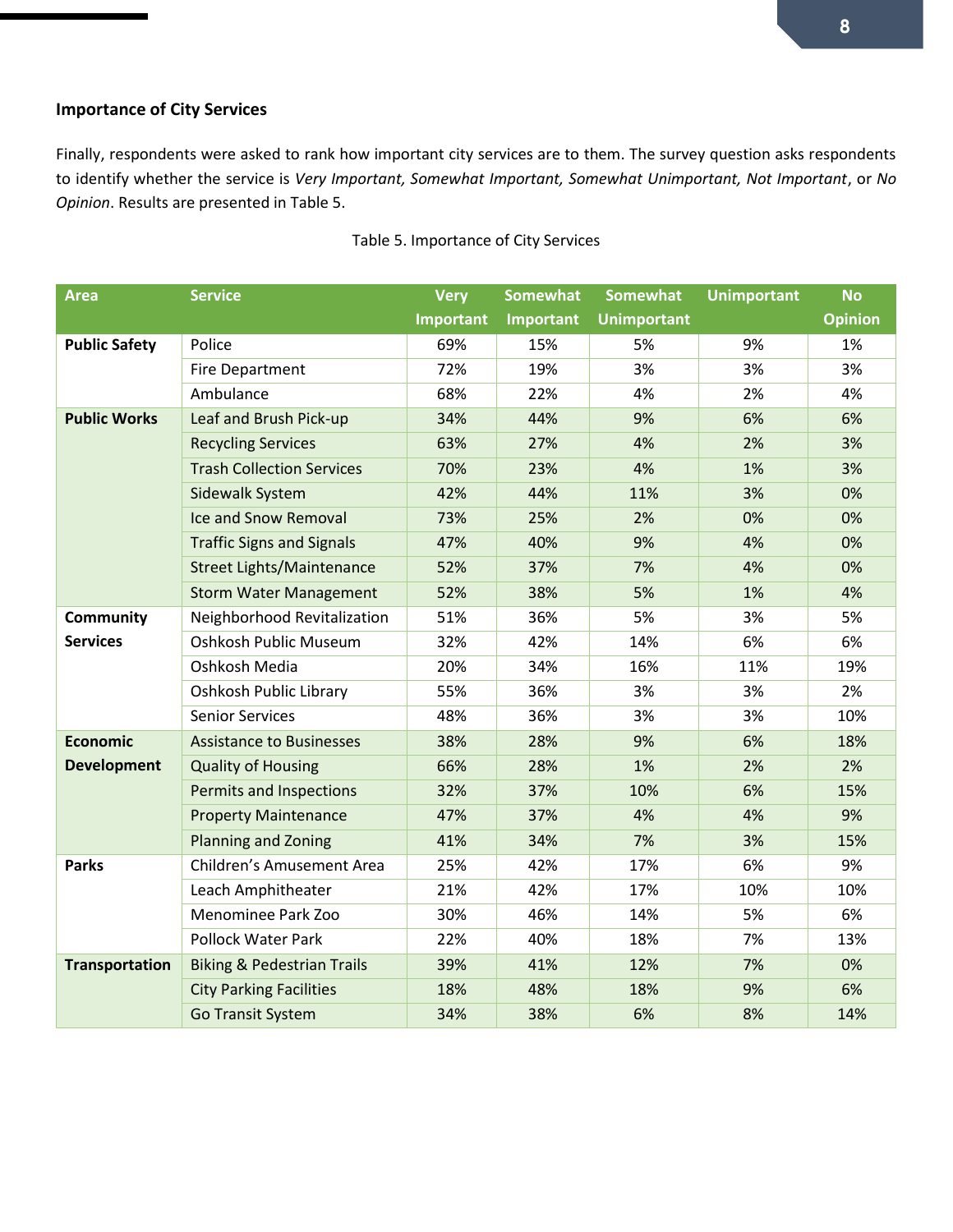Chart 10 shows how services were ranked by quality and importance. The graph illustrates if services had "Positive Quality" (rated *Excellent* or *Good*) compared to the percentage rated *Very Important*. By graphing these ratings, this chart shows the gap between what Oshkosh residents expects to have (i.e. *Importance*) versus what they believe exists (i.e. *Quality*).



10. Importance vs. Quality: All City Services

Although the perceived quality for 17 of 28 city services exceeded their perceived importance, based on this gap analysis, 11 out of the 28 city services illustrated lower perceived quality than their perceived importance. Those services are included in Table 6 in order from the largest to smallest gap. City administrators can use this information to determine whether and to what extent benefits of the services are being effectively delivered to the public and decide whether program design changes will improve the quality of services provided. The information can also serve as the basis for reprioritization of services and commitment of public funding to strengthen programming, creating greater public impact.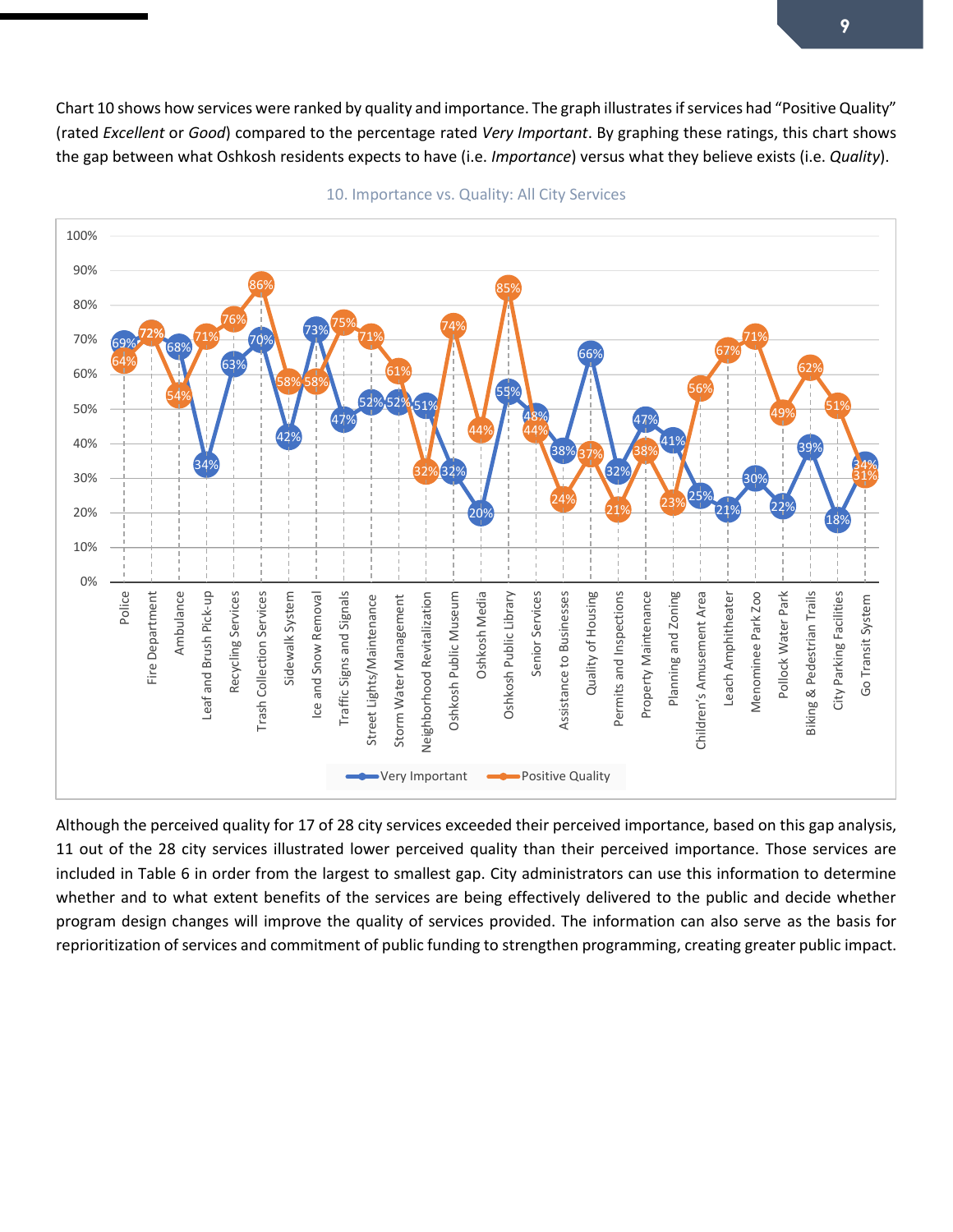| <b>Service</b>                     | <b>Very Important</b> | <b>Positive Quality</b> | <b>Difference</b> |
|------------------------------------|-----------------------|-------------------------|-------------------|
| <b>Quality of Housing</b>          | 66%                   | 37%                     | 29%               |
| <b>Neighborhood Revitalization</b> | 51%                   | 32%                     | 19%               |
| <b>Planning and Zoning</b>         | 41%                   | 23%                     | 18%               |
| <b>Ice and Snow Removal</b>        | 73%                   | 58%                     | 15%               |
| <b>Ambulance</b>                   | 68%                   | 54%                     | 14%               |
| <b>Assistance to Business</b>      | 38%                   | 24%                     | 14%               |
| <b>Permits and Inspections</b>     | 32%                   | 21%                     | 11%               |
| <b>Property Maintenance</b>        | 47%                   | 38%                     | 9%                |
| <b>Police</b>                      | 69%                   | 64%                     | 5%                |
| <b>Senior Services</b>             | 48%                   | 44%                     | 4%                |
| <b>Go Transit System</b>           | 34%                   | 31%                     | 3%                |

#### Table 5. Gaps in *Importance* versus *Quality* of Services

## **Conclusion**

Overall Oshkosh residents who responded to the survey in 2021 had a more negative view of Oshkosh and its government than in previous years. This result is likely related to national trends of growing distrust in government, as well as the significant disruptions in business and recreation caused by the Covid-19 pandemic. It also possible that the lower response rate and inability to conduct enhanced outreach in 2021 resulted in a bias towards negative responses. Regardless, interpretation of results should keep the unique nature of 2021 in mind. The results do point to several priority areas in which the city of Oshkosh should focus moving forward:

- Increasing safety in commercial and residential areas at night;
- Making Oshkosh a welcoming community for residents and business;
- Making Oshkosh an environmentally friendly city; and
- Continuing to improve citizen-government interactions.

It also imperative that the City continues to succeed in areas in which it receives high marks, including:

- Daytime safety;
- Keeping Oshkosh a great place to raise a family;
- Keeping Oshkosh a great place to work; and
- Keeping Oshkosh a place that offers a high quality of life.